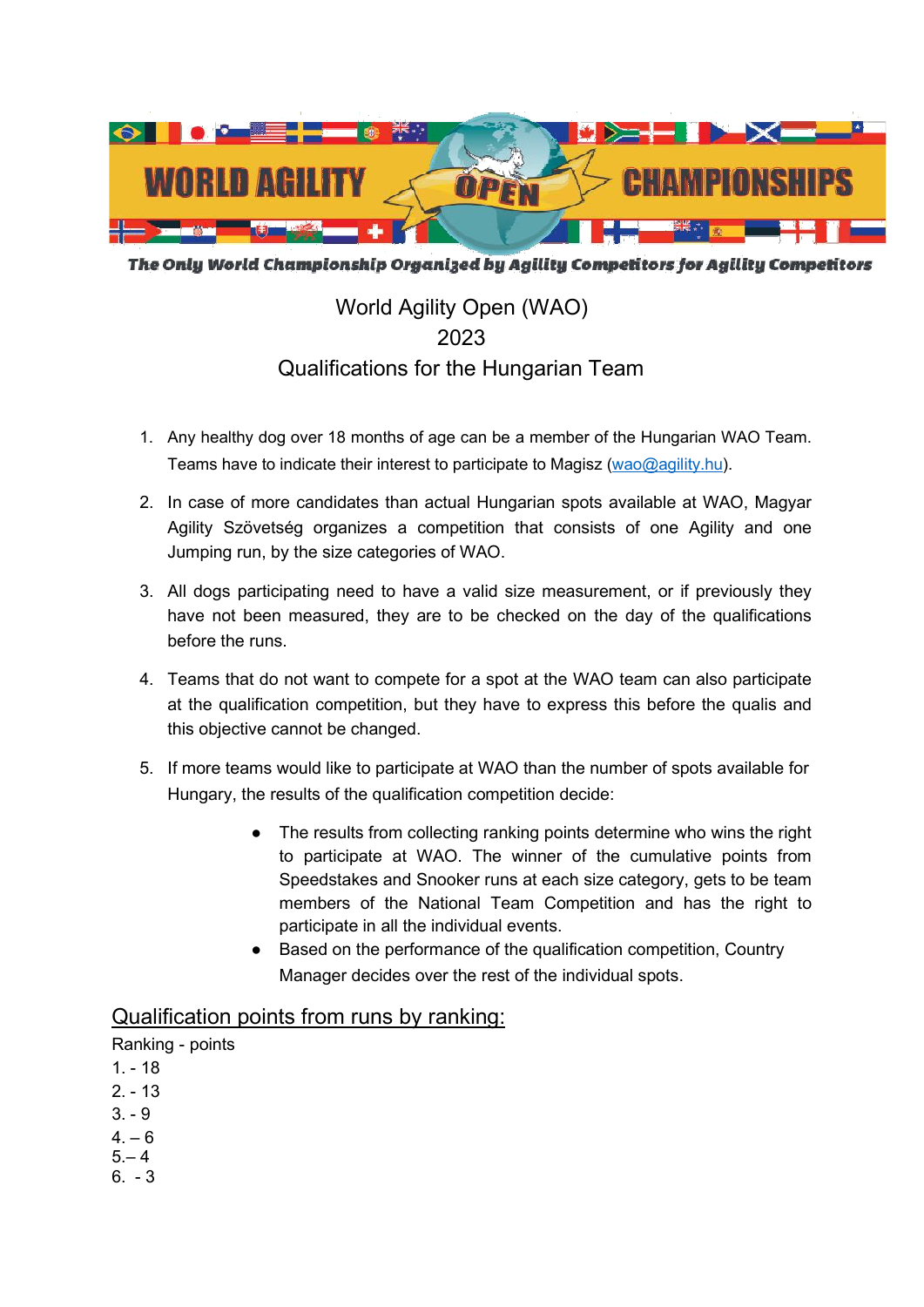7. - 2  $8 - 1$ 

### Size categories:

300 (32cm and smaller by height at the withers), 400 (41 cm and smaller), 500 (50 cm and smaller), 600 (more than 50 cm) (Categories mean jump heights in mm. It is possible to start at a higher size category (ex. 50 cm dog may start at 600)

#### **Costs**

WAO is held in the Netherlands.

All costs of the competition at WAO are to be covered by the competitor. Organization Team is not having any financial responsability over the costs and entry fees of any competitor. Only those who payed the entry fee by the entry deadline of the qualifications can be registered to WAO.

Because we transfer the entry fees it is not possible to give your money back in case of cancellation.

3 teams can participate at WAO at each size and event per country plus 1 junior (handler born after 20st May 2004) per jump height.

If a team does not wish to participate at every event they can offer those events to another team. Example: XY wishes to run Teams and Pentathlon only, they can offer Biathlon and Games to another team, defined by the Country Manager. Entry fee coounts altogether, they can share the cost according to their agreement.

Entry fees from qualifications will be used to cover the costs of organizing them.

Registration and payment deadline for qualis: 30 November 2022

Any questions about WAO may be answered by Zsófi Bíró who is going to be Country Manager for the Hungarian Team. Qualifications are organized by Magisz.

By registering for qualifications you accept to help at course building and with falling bars during runs.